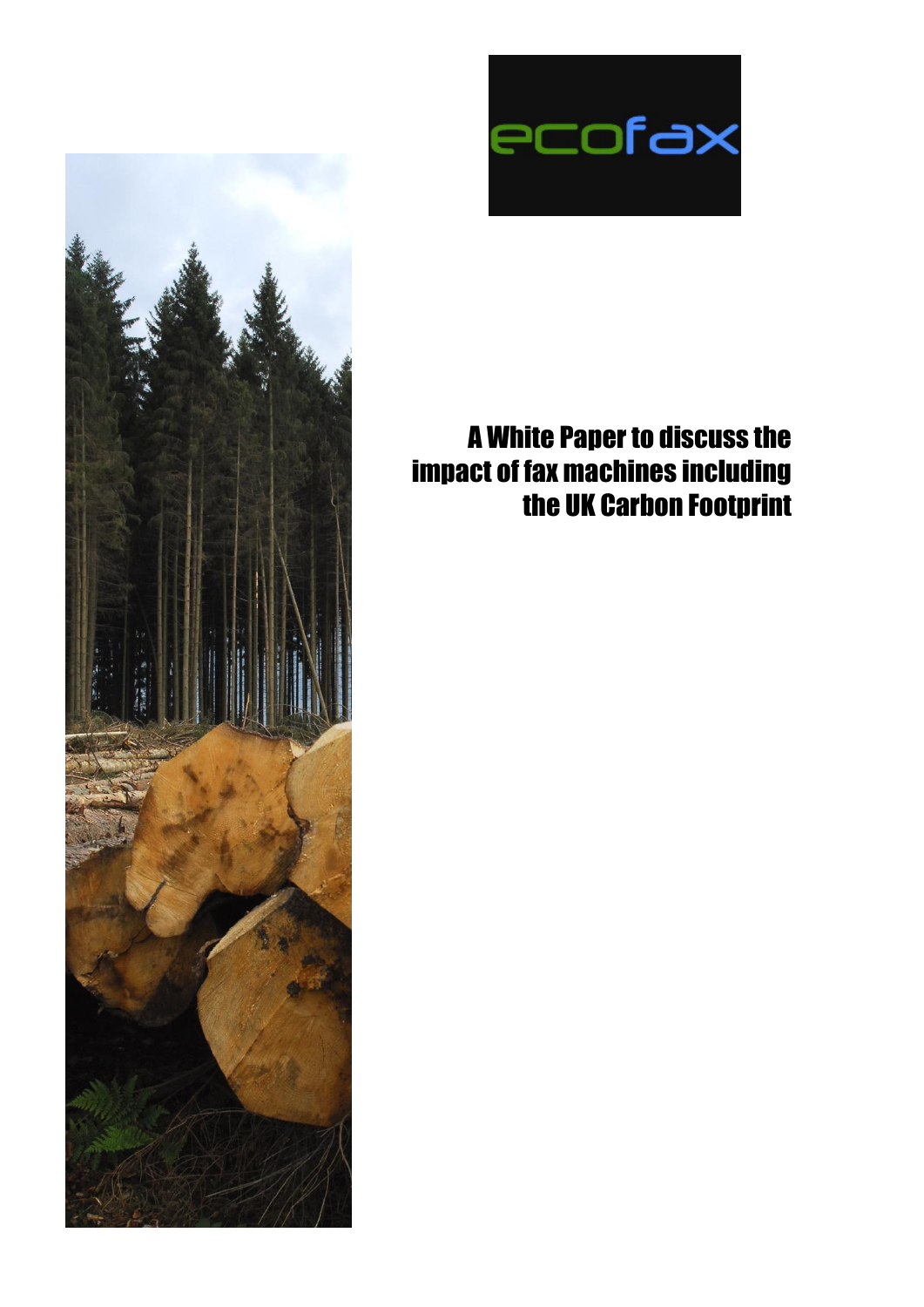

|    | <b>Contents</b>  |                      |  |
|----|------------------|----------------------|--|
|    | <b>Contents.</b> |                      |  |
|    |                  |                      |  |
|    |                  |                      |  |
|    |                  |                      |  |
|    | 13               |                      |  |
|    |                  |                      |  |
|    | 1.5              |                      |  |
| 2. |                  |                      |  |
| 3. | <b>Fax2Email</b> |                      |  |
|    | 3 <sub>1</sub>   |                      |  |
|    | 3.2              |                      |  |
| 4. |                  |                      |  |
| 5. |                  | <b>Ahout ECO FAX</b> |  |

ECO-FAX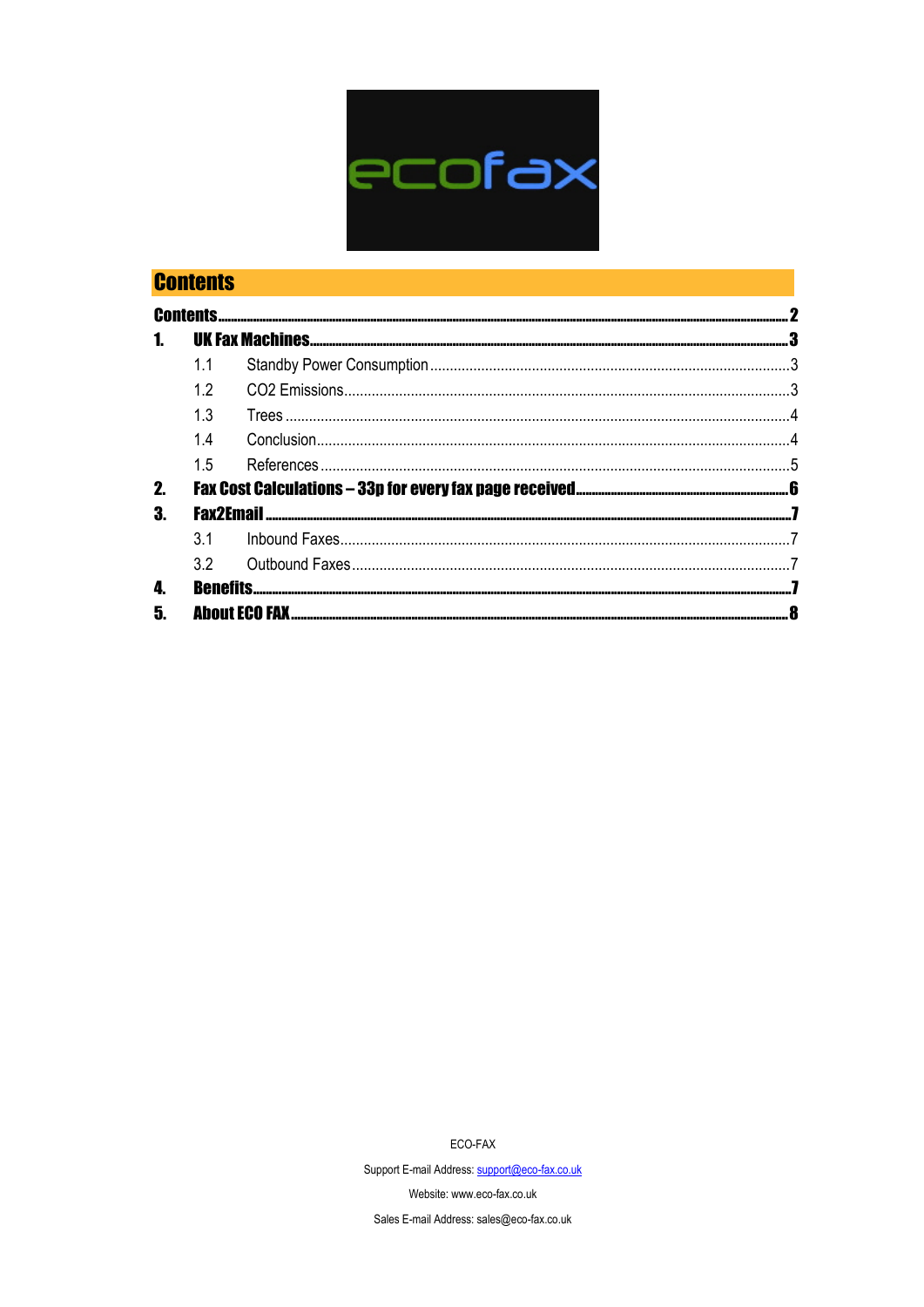

## 1. UK Fax Machines

There are currently 1,990,000 fax machines in the UK<sup>1</sup>. Fax machines are usually left on 24/7 to enable them to receive incoming faxes; the majority of this time is spent in standby. The average power consumption of these fax machines when in standby is 8.15W<sup>2</sup>. For the purposes of this paper we have assumed an average electricity price of 10.785 pence per hour.

## 1.1 Standby Power Consumption

**UK faxes on standby use over £15million of electricity per annum.**

| Hours per annum: $24 \times 7 \times 365$               | = 8.760 h       |
|---------------------------------------------------------|-----------------|
| Kilowatt hours per machine per annum: 8,760 x 8.15/1000 | = 71.394 kWh    |
| Cost per machine per annum: 71.39 x 10.785/100          | $=$ £7 70       |
| Total cost for 1,990,000 fax machines                   | $=$ £15,323,000 |

## 1.2 CO2 Emissions

**Fax machines on standby generate over 60,000 tonnes of CO2.**



For electricity consumption it is in most cases impossible to identify with any certainty the source of generation that has been reduced or displaced when savings are made. For this reason the Climate Change Levy Negotiated Agreements and the ETS are using an average carbon intensity factor for the estimation of carbon dioxide emissions from the consumption of electricity. This has been fixed at 0.43 kgCO2/kWh<sup>3</sup>.

CO2 emissions per fax machine per annum: 71.394  $x 0.43 = 30.7kg$ 

Total for  $1,990,000$  fax machines =  $61,093$  tonnes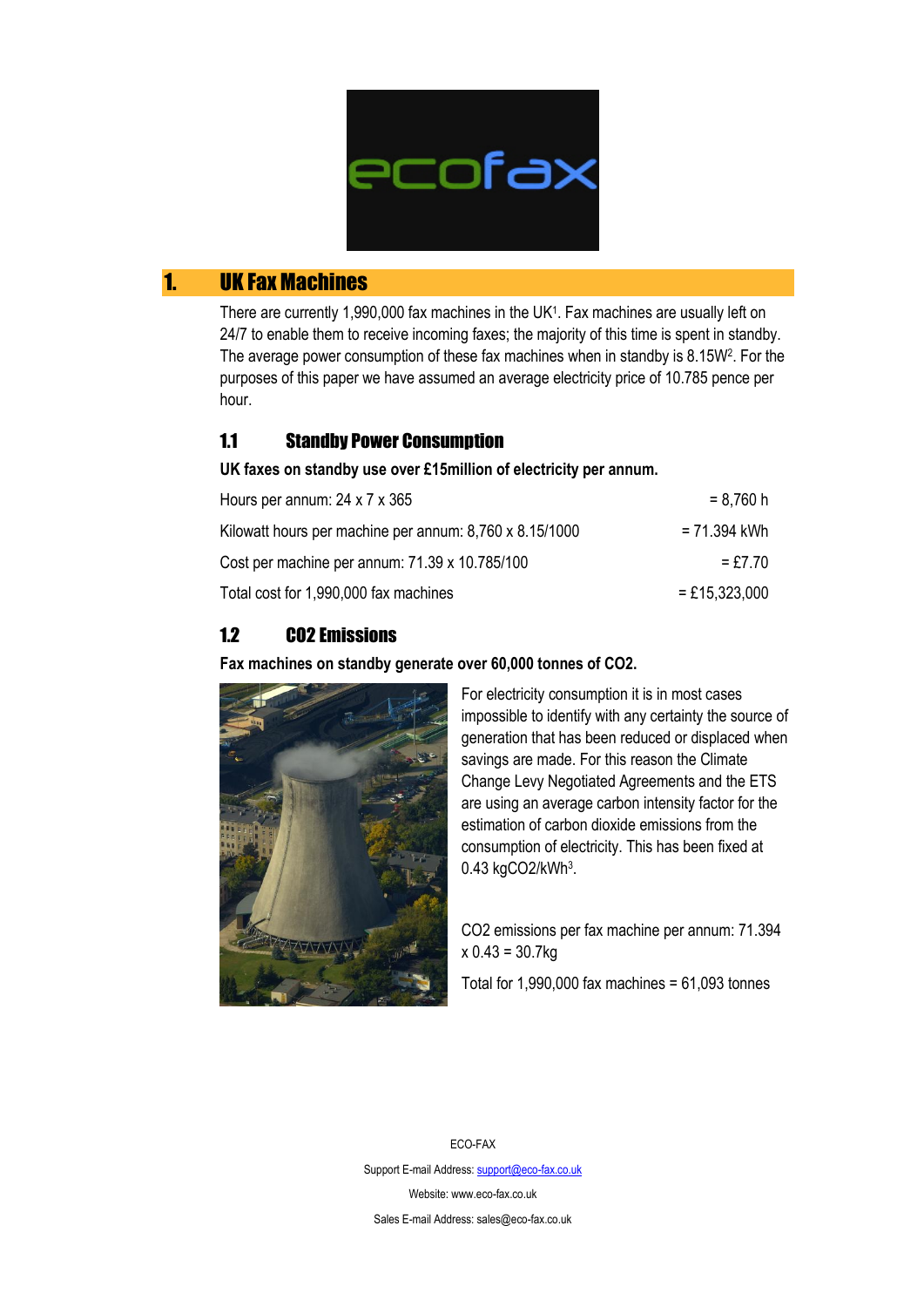

#### 1.3

#### Trees

#### **UK fax usage consumes over 2 million trees per annum.**

On average each fax machine receives 3,000 fax pages a day based on 15 faxes a day each of 2 to 3 pages. Each fax is copied at east once.

One tree produces on average, 16.674 reams of paper (8,333 sheets). Each fax machine results in the use of 6,000 sheets (fax transmissions and copying). Therefore 1,432,857 trees are consumed in the UK by fax transmission and copying of faxes each year.

#### **Faxes in the UK consume almost 5 thousand acres of trees per year.**

Softwood trees are planted at a density of 303 trees per acre<sup>5</sup> so current traditional fax usage is consuming 4,728 acres of trees.

#### **The loss of trees contributes 19 thousand tonnes CO2 per annum.**

An actively growing young tree absorbs 13.5kg of CO2 per year which means that felling the trees required making sufficient paper for the operation of fax machines in the UK results in an additional 19,343 tonnes of CO2 in the atmosphere.

## 14 Conclusion

Current usage of fax machines in the UK results in a net contribution of 80,436 tonnes of the principle greenhouse gas, CO2: this is equivalent contribution of the following modes of transport;

512 million km of air flights (i.e. over 55,000 times London to Johannesburg or 3 months worth of flight, twice a day) by South African Airways

1.4 billion km of bus trips

2 billion km of train journeys

In addition over £15 Million worth of electricity is wasted by faxes on "standby".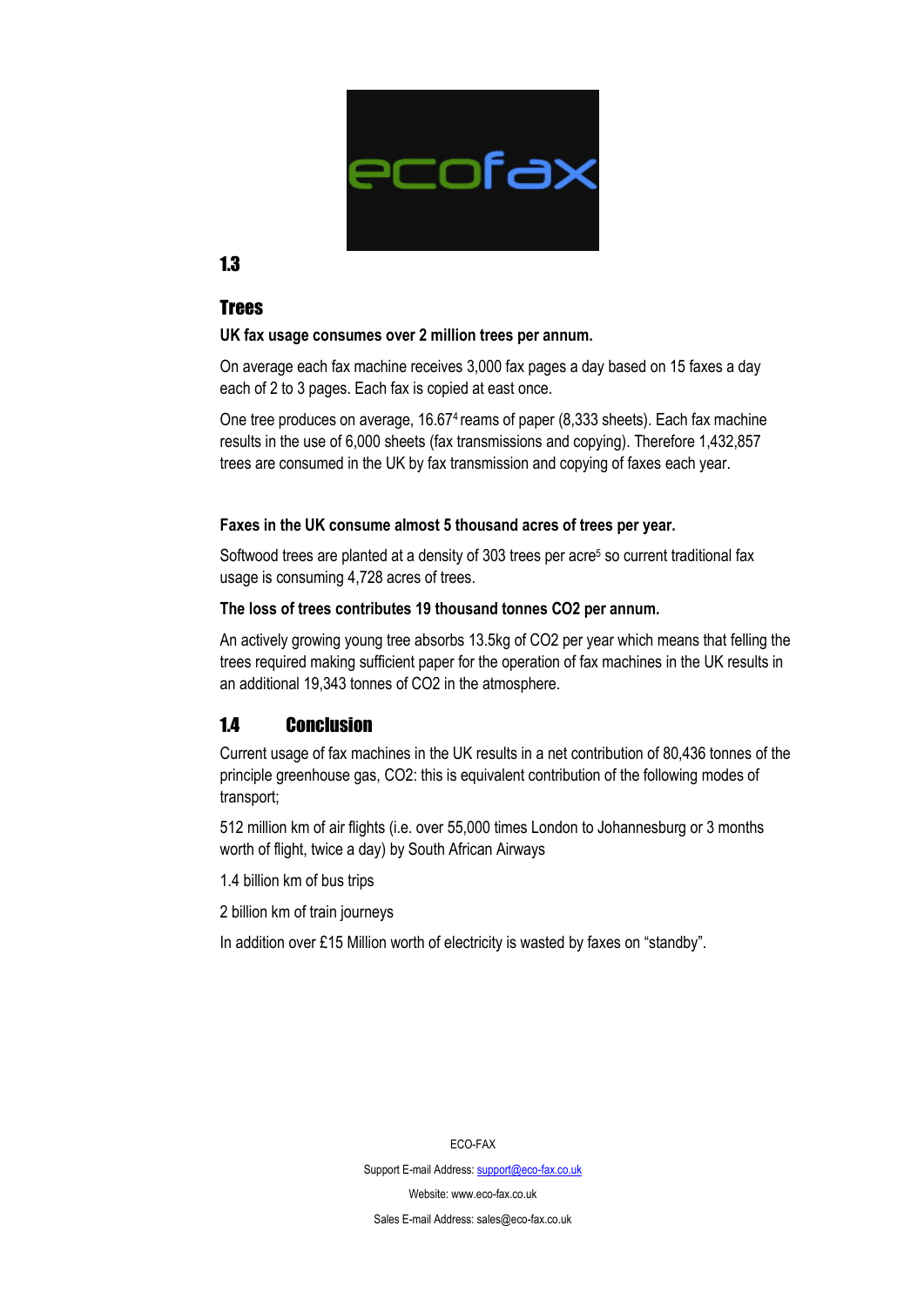

#### 1.5 References

- 1. <http://search.msn.co.uk/results.aspx?q=How+many+fax+machines+in+the+UK&FORM=MSNH&mkt=en-gb>
- 2.[http://www.sustainable.energy.sa.gov.au/pages/advisory/residential/energy\\_use/standby/standby.htm:sectID=14&tempID=](http://www.sustainable.energy.sa.gov.au/pages/advisory/residential/energy_use/standby/standby.htm:sectID=14&tempID=53#defn)

#### [53#defn](http://www.sustainable.energy.sa.gov.au/pages/advisory/residential/energy_use/standby/standby.htm:sectID=14&tempID=53#defn)

- 3. [http://www.carbontrust.co.uk/resource/measuring\\_co2/Measuring\\_CO2\\_Methodologies.htm](http://www.carbontrust.co.uk/resource/measuring_co2/Measuring_CO2_Methodologies.htm)
- 4. <http://www.conservatree.com/learn/EnviroIssues/TreeStats.shtml>
- 5. <http://www.hybridpoplars.com/space.htm>
- 6. [http://www.carbon-info.org/pressrelease/pressrelease\\_007.htm](http://www.carbon-info.org/pressrelease/pressrelease_007.htm)

ECO-FAX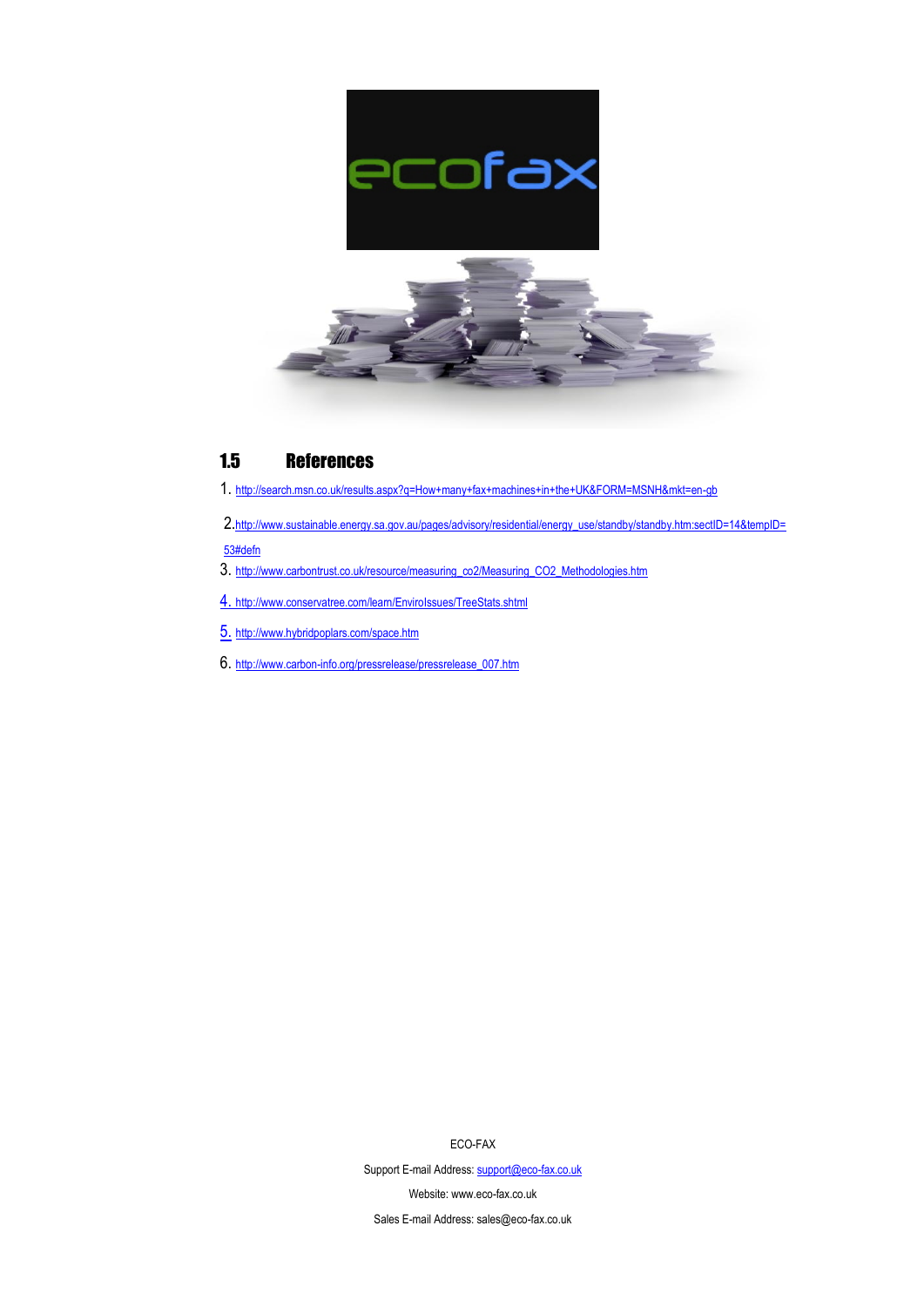

# 2. Fax Machine Cost Calculations – 33p for every fax page received

Calculations Based on 3,000 Pages of Faxes per year

15 pages per 200 working days

Average number of pages per transmission 2 to 3

| <b>Item</b>                | <b>Description</b>               | <b>Unit</b> | <b>Annual</b> | <b>Monthly</b> |
|----------------------------|----------------------------------|-------------|---------------|----------------|
| Machine Cost               | Basic Fax Machine (Samsung       | £59.57      | £19.86        | £1.65          |
|                            | SF 360) purchase - 3yrs          |             |               |                |
| Line Rental                | <b>BT Quarterly</b>              | £41.15      | £164.60       | £13.72         |
| <b>Total Fixed Cost</b>    |                                  |             | £184.46       | £15.37         |
| Paper                      | PC World per ream (500           | £2.49       | £14.94        | £1.25          |
|                            | sheets)                          |             |               |                |
| Toner                      | PrinterBase per cartridge (750   | £24.00      | £96.00        | £8.00          |
|                            | pages per cartridge)             |             |               |                |
| Power                      | Less than 1% usage, standby      |             | £7.54         | £0.63          |
|                            | power consumption                |             |               |                |
| <b>Total consumables</b>   |                                  |             | £118.48       | £9.87          |
| <b>Total direct cost</b>   |                                  |             | £302.94       |                |
| Direct cost per fax        | $(= \pounds 302.94 / 3,000)$     |             | £0.10         |                |
| Logistics                  | 60 paper fills per year and 4    | £9.00       | £18.00        | £1.50          |
|                            | toner cartridges -2 hours        |             |               |                |
| Distribution of Faxes      | Approx 600 (20%) of faxes, at 5  | £9.00       | £450.00       | £37.50         |
|                            | min/fax -50 hours                |             |               |                |
| Downtime                   | 2 hours                          | £9.00       | £18.00        | £1.50          |
| Archiving                  | Approx 1 500 (50%) of faxes      | £0.10       | £150.00       | £12.50         |
|                            | are kept - per page              |             |               |                |
| Copying                    | At least one copy of each fax is | £0.015      | £45.00        | £3.75          |
|                            | made                             |             |               |                |
| <b>Total indirect cost</b> | £681.00                          | £56.75      |               |                |
| <b>Grand Total</b>         |                                  |             | £983.94       |                |
| <b>Total cost per fax</b>  | $=$ £983.94 / 3,000)             |             | £0.33         |                |

(NB: Costs exclude, wastage, lost faxes, fax reports, bad quality printing and transmission errors)

ECO-FAX

Support E-mail Address: support@eco-fax.co.uk

Website: www.eco-fax.co.uk

Sales E-mail Address: sales@eco-fax.co.uk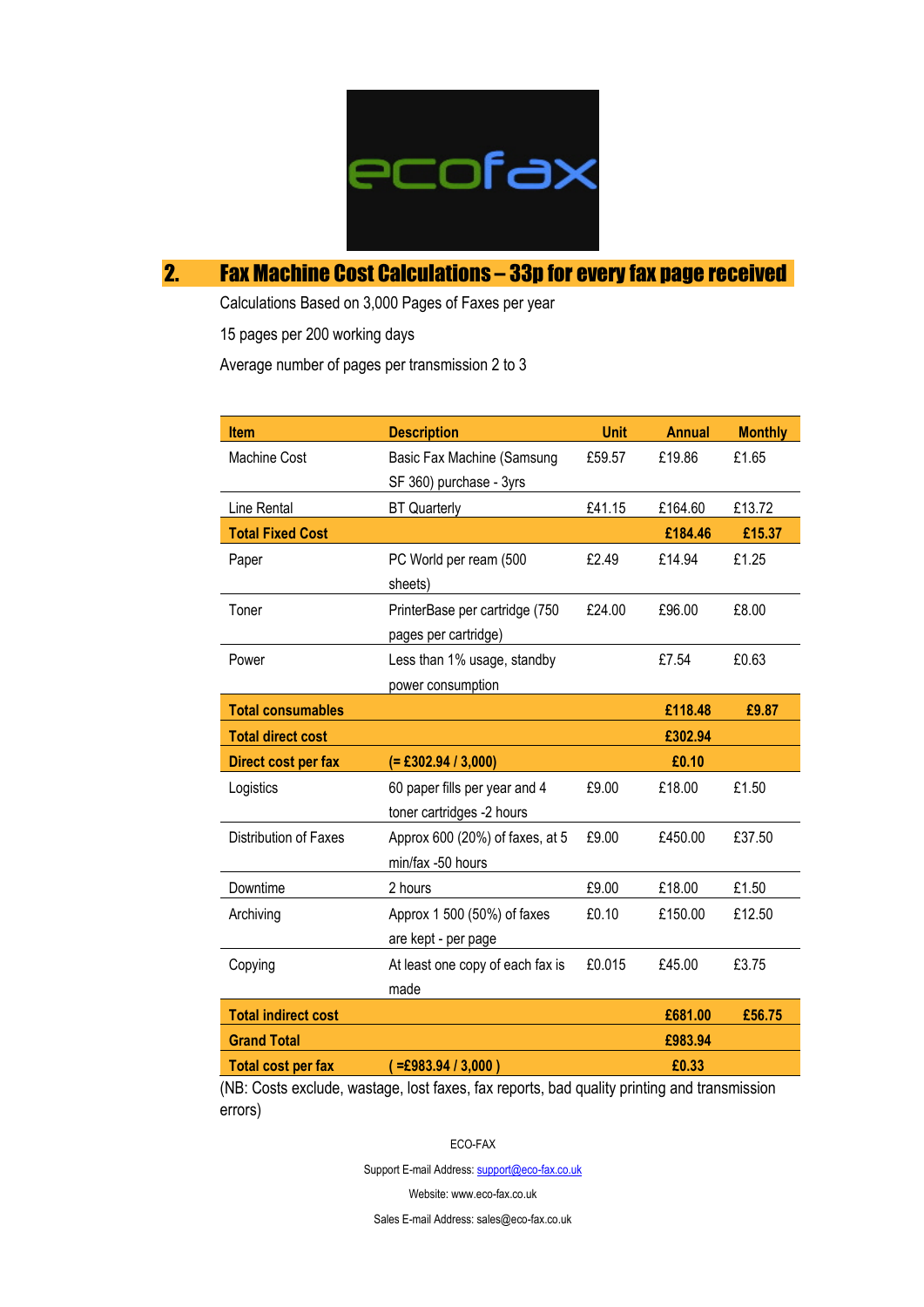

## 3. FREE Fax2Email

## 3.1 Inbound Faxes

We require an email address for everyone that will use the Fax2Email to set up this service. We will then allocate each user with a FREE Fax2Email number and send a welcome fax to each user with their fax number and user instructions.

All incoming faxes will be received as an attachment to their email message as an industry standard JPEG files, or if preferred, on request as a PDF file

#### 3.2 Outbound Faxes

Customer can opt to use our Outbound Fax service. All faxes will be charged at competitive rates for sending outbound faxes similar to current charges.

We will convert text files into fax format from industry standard file formats, e.g. email, Word, Excel etc.

#### 4. Benefits

- $\blacksquare$  The fax service is free to the inbound users  $\blacksquare$  FAX2E-MAIL
- **All fax transmissions are encrypted for security**
- $\blacksquare$  24 x 7 service not affected by running out of paper and toner or paper jams
- **Can receive thousands of faxes per hour**
- Can receive fax anytime, anywhere as it is email based
- $\blacksquare$  Fax received by addressee whether in the office, at home or travelling on business
- Faxes do not have to be printed and distributed
- **Faxes not picked up or lost on fax machine**
- **Faxes cannot be read on unattended fax by those they are not addressed to**
- Cost savings of 33 pence per received fax page
- **Ease of distribution as received faxes are email based**
- Can use rules of email system to prioritise faxes
- $\blacksquare$  No bulky filing as message can be stored electronically and linked to various applications such as CRM or HR or Accounts systems.
- **Environmentally friendly faxes as they significantly reduce CO2 emissions and reduce** Carbon footprint

ECO-FAX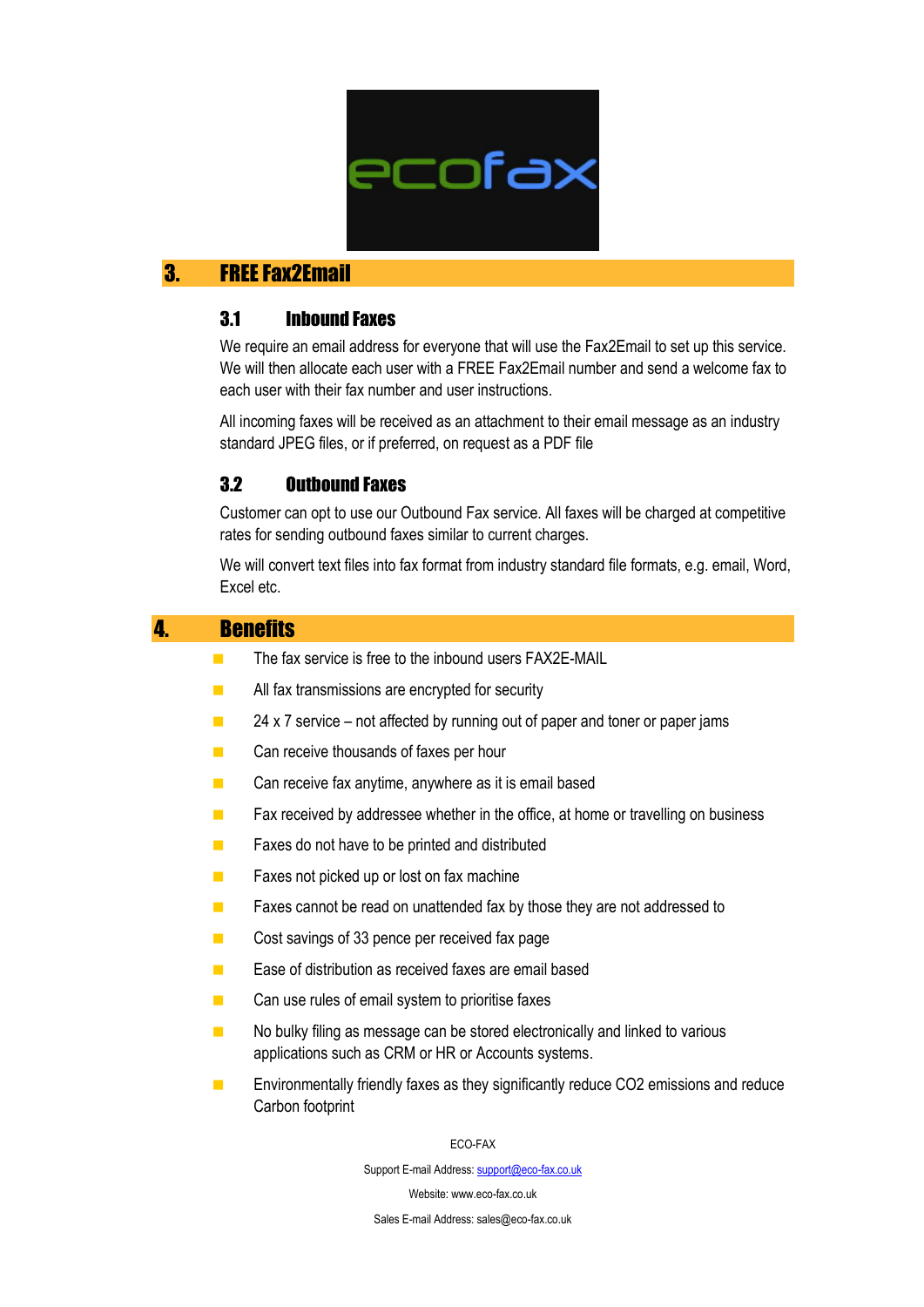

## 5. About ECO FAX and Services

ECO FAX is a multiple channel business solution company, focused on all areas of telephony. We provide services through all major telephony networks, both GSM and Fixed Line operators in UK, India, China and Africa, and we are currently rolling out our services out across many other international locations. Being the co-originators of Fax2Email in South Africa's has made ECO FAX one of the leading Telkom (the primary Public Switch Provider) value added service provider representing 80% of their entire value added services as well as being the  $4<sup>th</sup>$  largest operator in the market in our own right.

Together with our international partners, we provide modern business communications solutions designed to streamline the current methods of communication. Fax2Email is a state of the art fax service offered in partnership with various business partners to the Corporate and SME market. The End User's experience of Fax2Email is one of a seamless operation with no software or hardware requirements that can include leased cost routing (LCR) fax facilities to national and international destinations.

As Corporate Governance rules and regulations become more stringent, with particular reference to acceptance of emails as official documentation, the demand for corporate and SME fax solutions is increasing. An electronic faxing solution is far more cost effective, less time consuming, and significantly more secure than traditional faxing methods. A user now has the ability to seamlessly communicate with both email and fax clients simultaneously, and through the desktop email platform using normal Internet email on SMTP, attached files are delivered to traditional fax machines and vice versa.

Our understanding of the Fax2Email product and the experience gained as Fax2Email has grown in South Africa and expanded into Europe and Asia, positions ECO FAX as the premier supplier of Fax2Email services and experts at implementation of the product at the Network level.